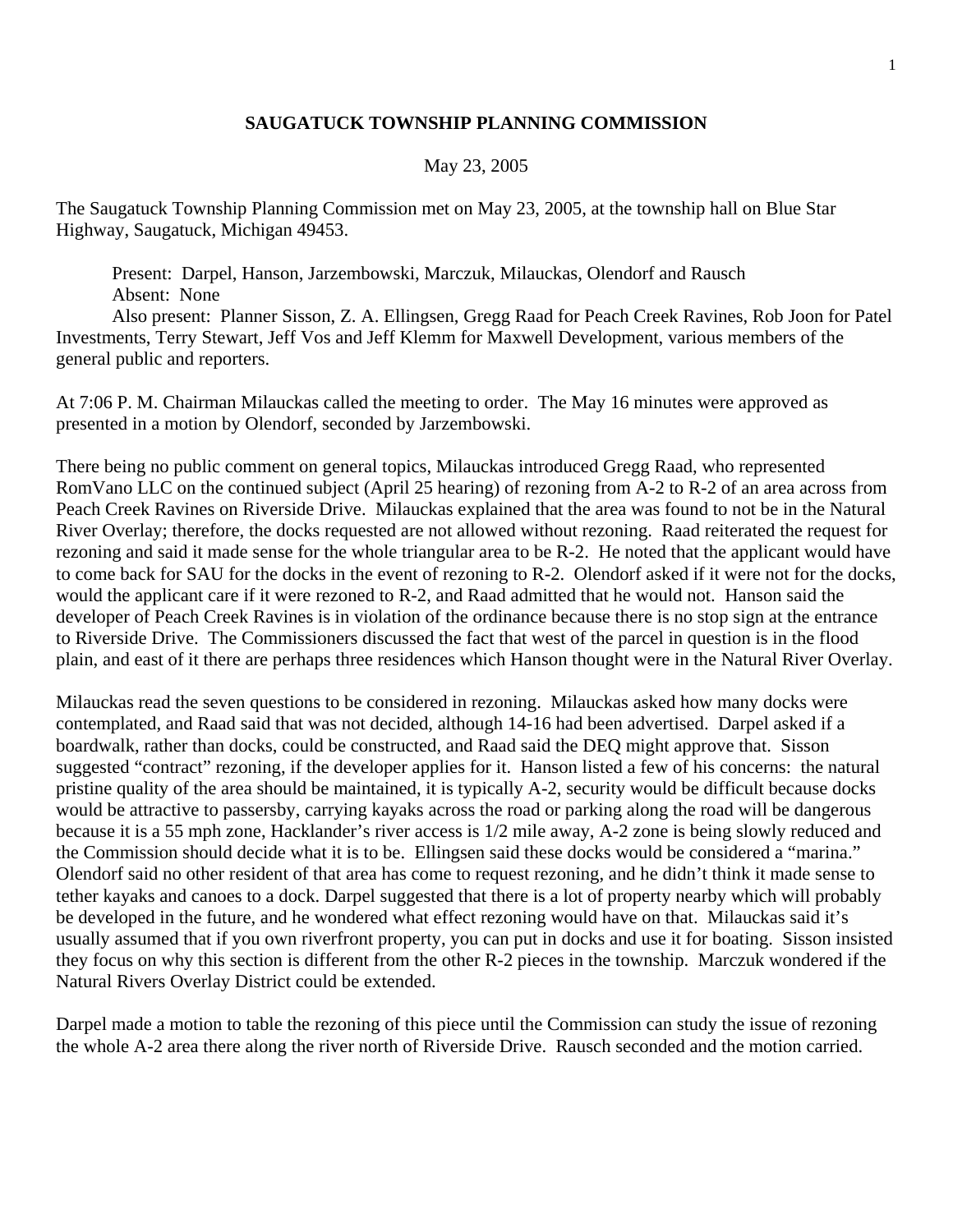Milauckas announced a public hearing for a rezoning from A-2 to R-1 of Section 21 south of Wiley Road, northwest of I-196, for a housing development by Maxwell Development, which would lie partly in Douglas and partly in Saugatuck Township. Secretary Rausch read the notice published in the newspaper, and Milauckas stated that proper written notice had been sent to neighboring property owners. Jeff Vos, Infrastructure C& E, displayed the plan and stated that the development encompassed 53 acres, 35 of which are in the township. The northern smaller portion lying in Douglas is zoned residential and allows for 15,000 s.f. lots. The township portion had been used as a research orchard for Michigan State University and has not been used as a successful revenue-generating agricultural facility. Public water and sewer will be available.

Hanson and Milauckas discussed the possibility of a PUD with rural open space on this property. It was assumed that the developer wanted more lots than are available with PUD: 19 with 2-1/2 acre lots and 40% bonus vs. 46 with 20,000 s.f. and 100 foot frontage. Jeff Klemm stated that this portion is separated from other A-2 township property by I-196. He added that after the sale of the property in 1995 the research in fruit pests was discontinued, and the orchard has been neglected. Any efforts to sow it in soybeans, for instance, might be offensive to neighboring residential property owners. Olendorf asked about residual chemical contamination, and Klemm said that many years ago when it was a producing orchard, pesticides with arsenic and lead were commonly used. However, in 1997 Phase 1 testing on chemical use during the time it was a research facility came back clean, but no soil borings were made. Klemm said a contingency has been discussed about mitigation for contamination. Klemm continued through the seven points to consider for rezoning, pointing out that these lots would be developed in medium-priced homes.

When Milauckas opened the hearing to public comment, Kenneth Kutzel, 419 Harbor Lake Drive, Douglas, asked about the status of the property between this and a pond, if the trees would be cut down. Klemm said they did not own that property. Kutzel continued by stating that he and his neighbors were concerned about density and that the south side of Wiley Rd. was beginning to look like the "bad side" of town. He wondered what kinds of homes would be allowed, double-wides? Milauckas replied that if rezoning goes through, anything allowed in R-1 could go there, not necessarily what is shown on this plan. Klemm explained that they would be single-family ranches or two-story homes in the range of \$225,000 and up. Kutzel asked what testing had been done and referred to a slick on the lake every year.

Sam Ferlin, 421 Harbor Lake, said he has picked up barrels dumped there.

Tim Dykema, Douglas, said this is similar to what was recently approved in Douglas across Wiley Rd. above Schultz Park where there was a cow pasture: 1/3 acre, same price plan and similar sized homes. Most of the nearby areas are R-2 or R-5, density goes higher with number. At Mirro, EPA commended the developer for berming up the contamination, capping it with 6-8 inches of soil, and leaving it unused through a deed restriction. Jarzembowski said we should not be so blasé as to say that berming up environmental problems and capping with 6-8" is sufficient.

John Wallace, Zoning Administrator for City of Douglas, asked if this project had been presented to Douglas yet and encouraged the developer to come into the office to look into access issues.

Rausch made a motion to close the public portion of the hearing, Jarzembowski seconded, and the motion carried.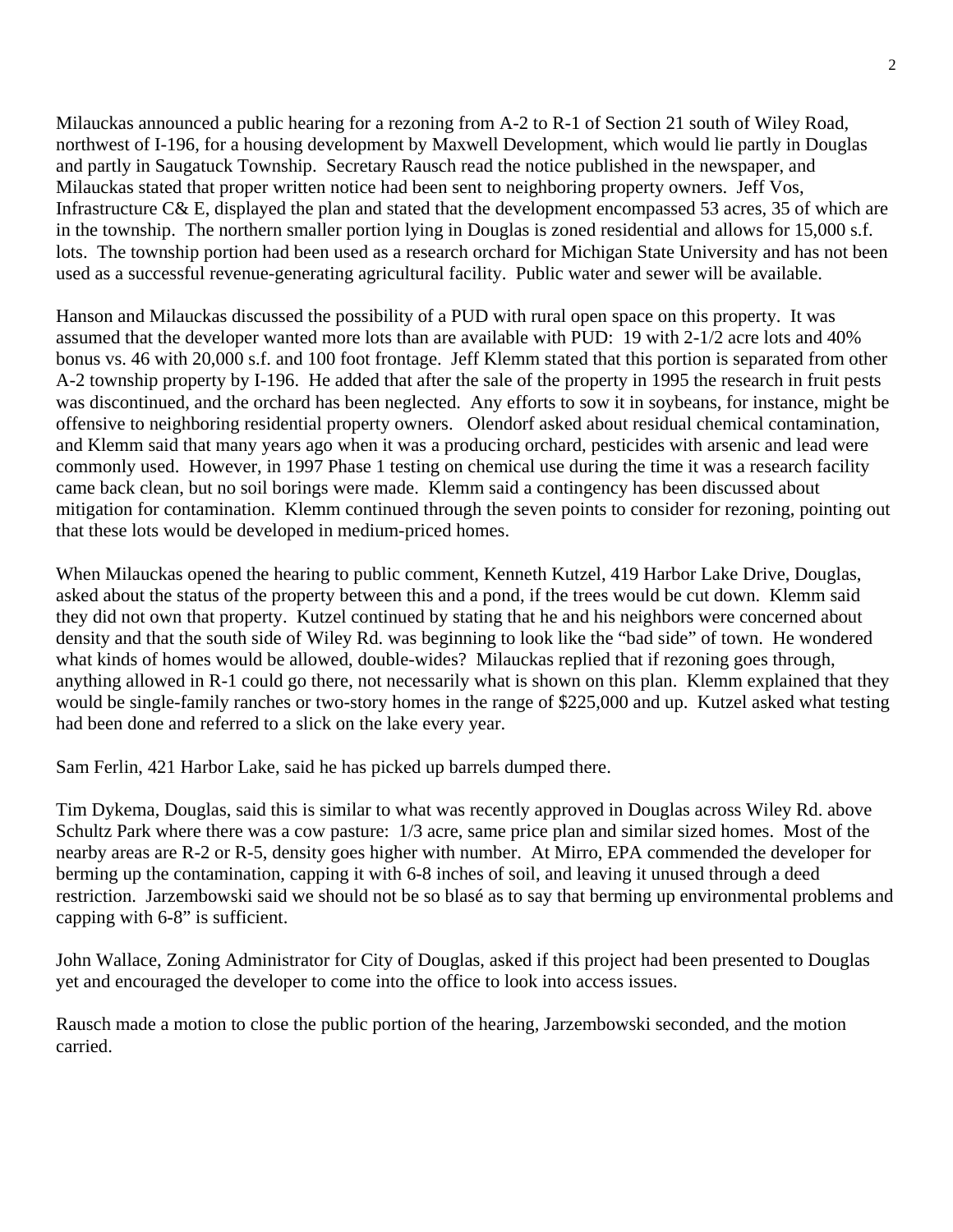Sisson asked if there were frontage on the street and if there is another access as well. Klemm said yes to  $129<sup>th</sup>$ Ave. Milauckas said as far as future land use goes, this lies in medium to high density. Marczuk asked about how the school children would be picked up, and Klemm said they envisioned a shelter. He would like to see the bus come into the development, but perhaps in Phase 2 they might open access to  $129<sup>th</sup>$  Ave. so the bus wouldn't have to turn around at a cul-de-sac.

Milauckas read a letter from Ron Gorsica,  $2922.65^{\text{th}}$  St., who is concerned about the density, the increase of traffic on Wiley Rd., whether improvements will be made to that road and a traffic light placed at Blue Star and whether the trees will be cut down.

Olendorf made a motion to table the rezoning to the next meeting until the Commissioners can walk the property, review the request and all the issues brought up, and reconsider this application at the next meeting. Rausch seconded, and the motion carried.

After a brief recess, the meeting continued with Indian Point final PUD and site plan review from the April 27 hearing. Bob Muusse presented the same plan dated 5/05/05 with different notes and said new documents had been drawn up, including a road maintenance agreement. He said he brought along the initial agreement for maintenance of Silver Lake Drive, and he agreed to add his 18-unit site condo as one full share in maintenance and to repair any damage done during his construction. Further, he said the homeowners association of the site condo would take the lead in management of the roads since the present arrangement did not seem to be working. As far as the two-track for septic maintenance goes, he said he would apply gravel as the health department required, but he would prefer it be left natural. Muusse stated that the open space would remain as such unless the homeowners association decided to come to the Planning Commission to build some sort of recreation facilities. Hanson said the Planning Commission wanted a document saying that the open space would be preserved. Sisson said the PUD seems to have covered all the issues, but the documents perhaps still do not say what the P.C. wants.

Milauckas opened the discussion to public comment, and Linda Salisbury, 6364 Silver Lake Drive, said she and Muusse agreed that it would be better for his project to enter into the current agreement on the road maintenance rather than try to get 39 signatures. She pointed out that this plan is not the same as the April plan. The septic fields are 50 feet closer to the river than they were on the April plan. Judging from where the water level was five years ago when the Allegan dam was opened, she said some of the septic fields on the lower level would be under water if the dam were opened again. Also the legal documents Muusse gave her were different from the ones filed with the township Thursday. She listed all the lack of protections previously asked for. Muusse said for each unit built, the health department would have to approve the separation of septic from well.

Fred Schubkegel, Kalamazoo, asked to speak, and Muusse objected because he is not a resident and will not say whom he represents. Milauckas reminded him that the P. C. needs all the information it can get and it would have been misled if it had not been pointed out that this plan is different from the April one, which Muusse assured them was the same. Muusse had no more objections. Schubkegel said the memo from Sisson about preserving natural areas has not been followed. Parcel A is outside the condo and therefore is not restricted by the condo documents. Trees should not be cut down unless conditions exist which are covered by the proposed Tree Preservation Ordinance. A better way to preserve the open space is not to intimate that anything can be built there. The original plan given preliminary approval had a "preservation" area, which now has a road and septic field. The road extension seems to suggest that more development is contemplated. He summed up by saying this is so different as to necessitate starting over.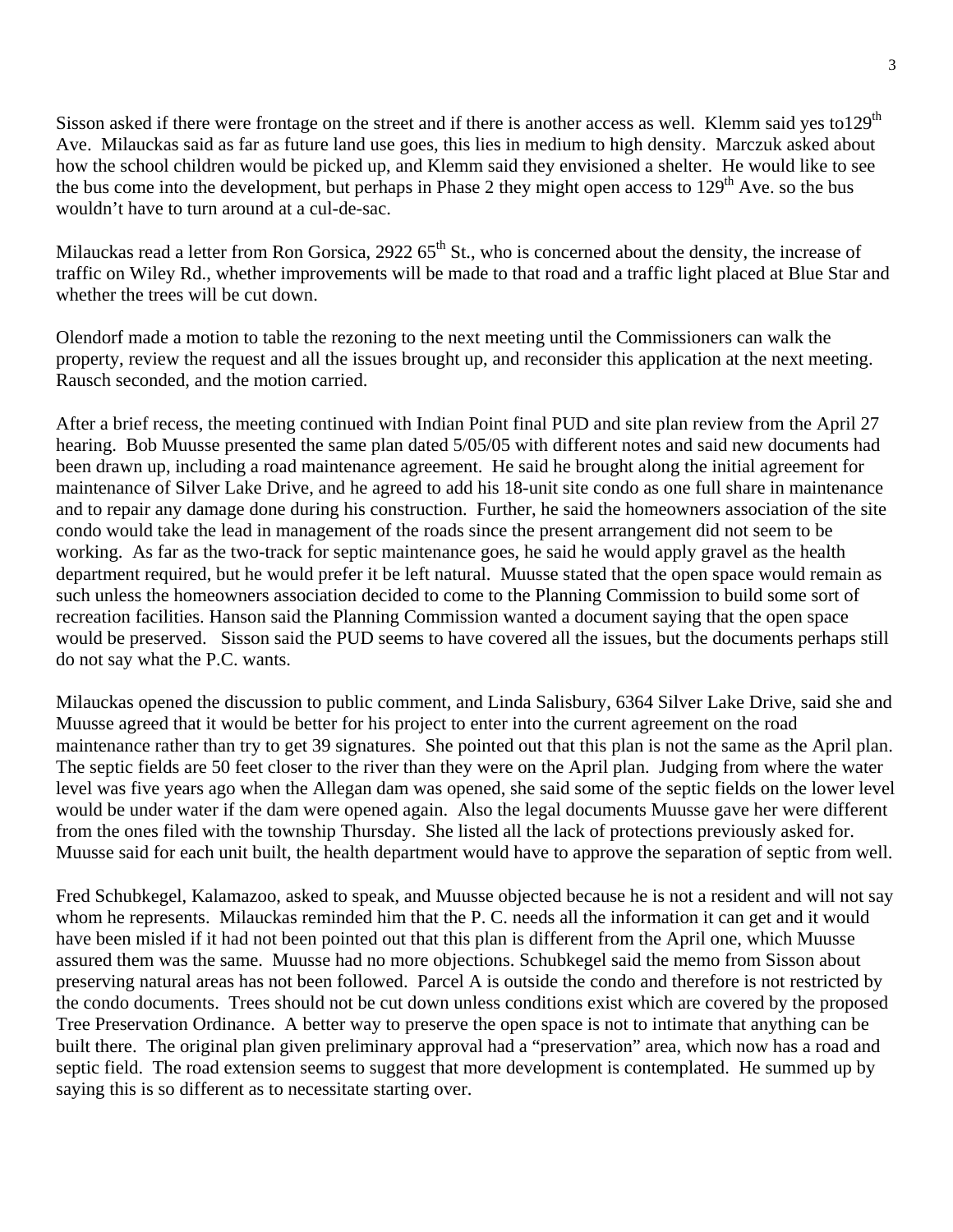Sisson agreed to work with the developer. He thought the PUD issue of open space and possible restrictions on Parcel A still need a solution. He agreed with Muusse that the septic fields and their maintenance are left up to the health department. Olendorf asked if a community septic system might solve some of the problems. Muusse said it would require the destruction of a lot of trees.

Hanson made a motion to table to the next meeting final approval on Indian Point until the applicant can (1) pursue solving health department issues without employing the 12' gravel drive along the river; (2) work with the planner to craft some restrictions on Parcel A beyond what would apply to a single-family home, such as restrictions on tree-cutting which should be the same as for the site condo; (3) work with the planner on preservation easement language consistent with the 10/25/04 preliminary plan approval; (4) present a plan that accurately resolves the differences noted by Linda Salisbury between the April and May plans; (5) remove any references to possible future recreational facilities or any other use of the open space; (6) and solve any other issues Planner Sisson finds necessary. The motion was seconded by Marczuk and carried.

Milauckas introduced an informal discussion on Patel Investments' proposed automobile service station, restaurant and motel on three lots at the northeast corner of Exit 36. Water and sewer would be run from the Americinn Motel. The applicant asked for direction as to whether a service station would be allowed and whether he could proceed. Sisson pointed out that only lot 1 has access to Blue Star Highway, and he preferred an overall site plan, such as a PUD with landscaping and parking plans, etc. Patel said he would build in phases. Milauckas said only the gas station would require SAU, and the applicant agreed that it would be the pivotal part of this plan. Hanson said buffers should be restored and/or maintained, according to the Tricommunity Plan. Milauckas reviewed the proposed ordinances which are being enacted and encouraged the applicant to examine them closely because this property is the entrance to the community.

Another informal review began on Terry Stewart's office building plan for property between Paramount Tool and Vinyl Palette on Blue Star Highway. Stewart said he has paid for a site plan review and a variance and he has engaged an architect, but the plan is not complete. Tim Dykema explained this is in a C-2 mixed-use overlay zone, and the lot is nonconforming with 100 feet of frontage. Variances will be necessary if trees on the north side of Paramount Tool could be considered the buffer so the parking could come up to the property line on that side and if parking space numbers could be reduced slightly. Two small commercial office buildings are proposed, one behind the other, two tenants per building. Sisson brought up the fact that the driveway may be dictated by where the drive across the street is located. Dykema said a shared drive with the property to the north (Vinyl Palette) would be an option. Milauckas suggested more vegetation in the entrance area, and Olendorf asked the applicant to try for a more innovative design without a flat roof and to consult with members of the historical society for suggestions about style. Dykema asked for advice on whether to go to the ZBA first, and Milauckas said he would have to know whether he is going to have to have a buffer first. He referred Dykema to Jeff Klemm and his recent experience with the ZBA.

After another brief recess, the Commissioners moved on to the final drafts of proposed Zoning Ordinance Amendments. Sisson said he added a section in the Signs ordinance to cover the R-3B Lakeshore Transition Zoned District, which had not been included. In the Private Road ordinance he directed the Commissioners' attention to an additional requirement that roads be narrower in cases where environmental protections might be needed and to a new subsection dealing with "second means of access," necessary if a road serves more than 50 residences. The latter will have to be included in the Sub-division Control Ordinance, he said. In the Accessory Buildings ordinance, subsection 2 should read "One detached accessory living unit may be permitted as an SAU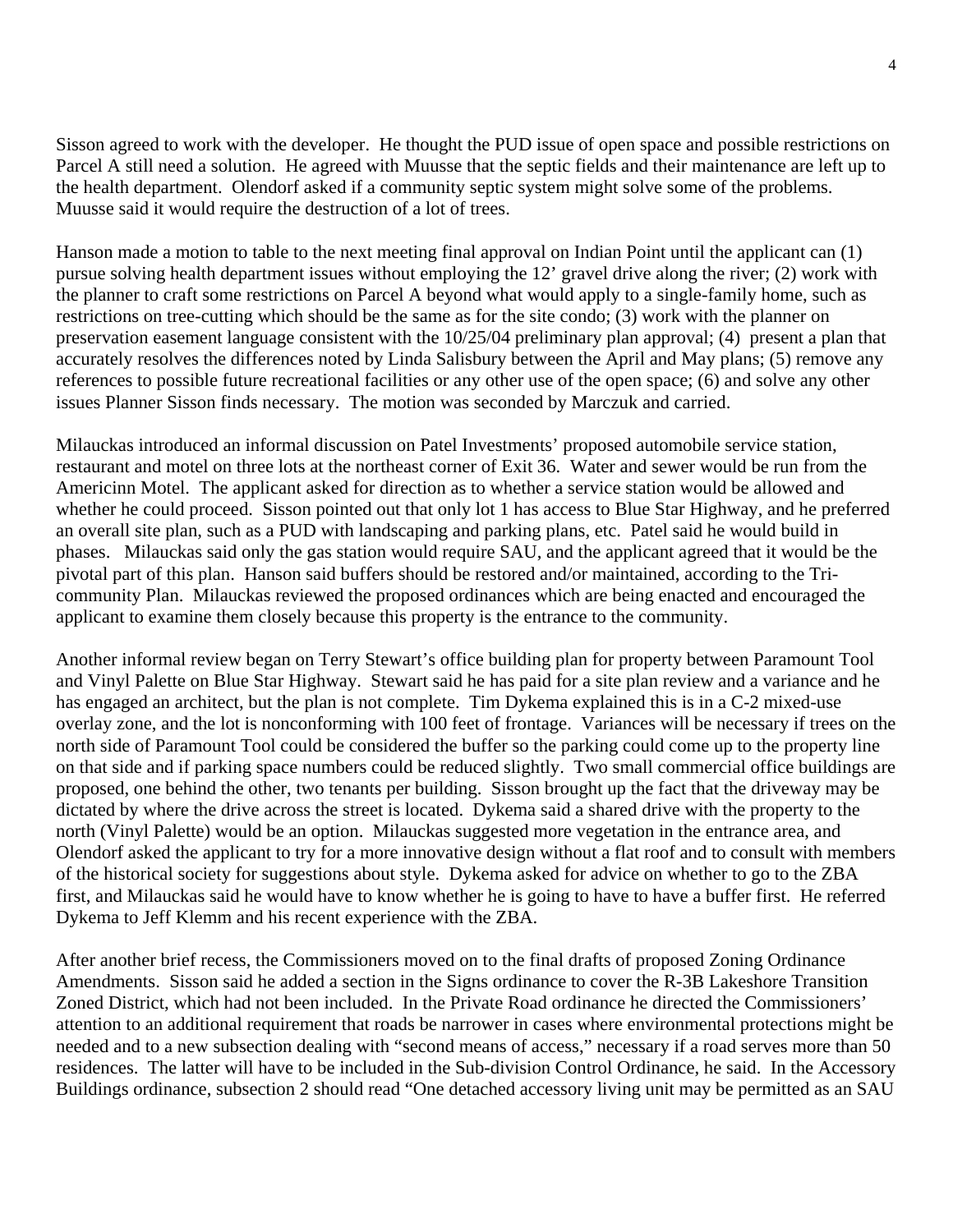under the provisions of Section 40-745." Subsection 1 under Sec. 40-745 should read "Subject to provisions of Sec. 40-631, one detached accessory living unit may be permitted as an SAU." After some discussion, the P. C. decided to leave Sec. 40-745 in for public hearing. The Tree Protection ordinance became Tree Preservation ordinance and Critical Sand Dune is also referred to as Lakeshore Open Space. A new section R-4 Lakeshore Open Space Zoned District was added as Sections 40-340 through 40-352. Sisson explained that portable signs should be regulated by licensing for a limited number of days rather than in zoning ordinances. Ellingsen said there should not be a limit of 624 s.f. on detached private garages, and it was changed to "unless approved as an SAU the maximum size of a private garage shall be 800 s.f." in Sec. 40-631 7 b. There was discussion on what should be included in the new R-4 zone, and some other residential areas were included for public hearing.

The Commissioners returned to the question of rezoning from A-2 to R-2 the area north of Riverside Drive near Peach Creek Ravines and to the east. There was consensus after much discussion that it should remain A-2. Since Raad was still present, Olendorf made a motion to deny RomVano's request for the rezoning from A-2 to R-2 because the character of the surrounding property is primarily in a natural area, it lies within the floodplain, there are safety and welfare issues because of the traffic, and there is no recommendation for change in that area from the Tri-Community Plan. The motion was seconded by Rausch. A roll call vote resulted in a 6 to 1 approval, with Milauckas voting NO. It will be recommended to the township board to deny this application.

Milauckas made a motion to set Articles 1 through 35 for a public hearing July 11 at 7:00 P.M. at Douglas Elementary School, that is, the proposed zoning ordinance amendments dated 5/23/05 as further amended this evening, and to amend the township map to change R-3B and portion of R-2 in Sections 4 and 5 to a newly created zoning district R-4 Lakeshore Open Space District, to rezone that portion of C-3 Interstate Transportation Overlay District at Exit 41 in Sections 2 and 3 to extend to the southern boundary of the parcel property line and the western boundary of Section 2 section line to conform with the Future Land Use Map in the Tri-Community Plan. Rausch seconded, and the motion carried unanimously by a roll call vote.

\_\_\_\_\_\_\_\_\_\_\_\_\_\_\_\_\_\_\_\_\_\_\_\_\_\_\_\_\_\_\_\_\_\_\_\_\_\_\_\_\_ \_\_\_\_\_\_\_\_\_\_\_\_\_\_\_\_\_\_\_\_\_\_\_\_\_\_\_\_\_\_\_\_\_\_\_\_\_\_

The meeting adjourned at 12:47 P.M. The next regular meeting is June 27 at 7:00 P.M.

Betty A. White, Recording Secretary Sandy Rausch, Secretary

## **MOTIONS**